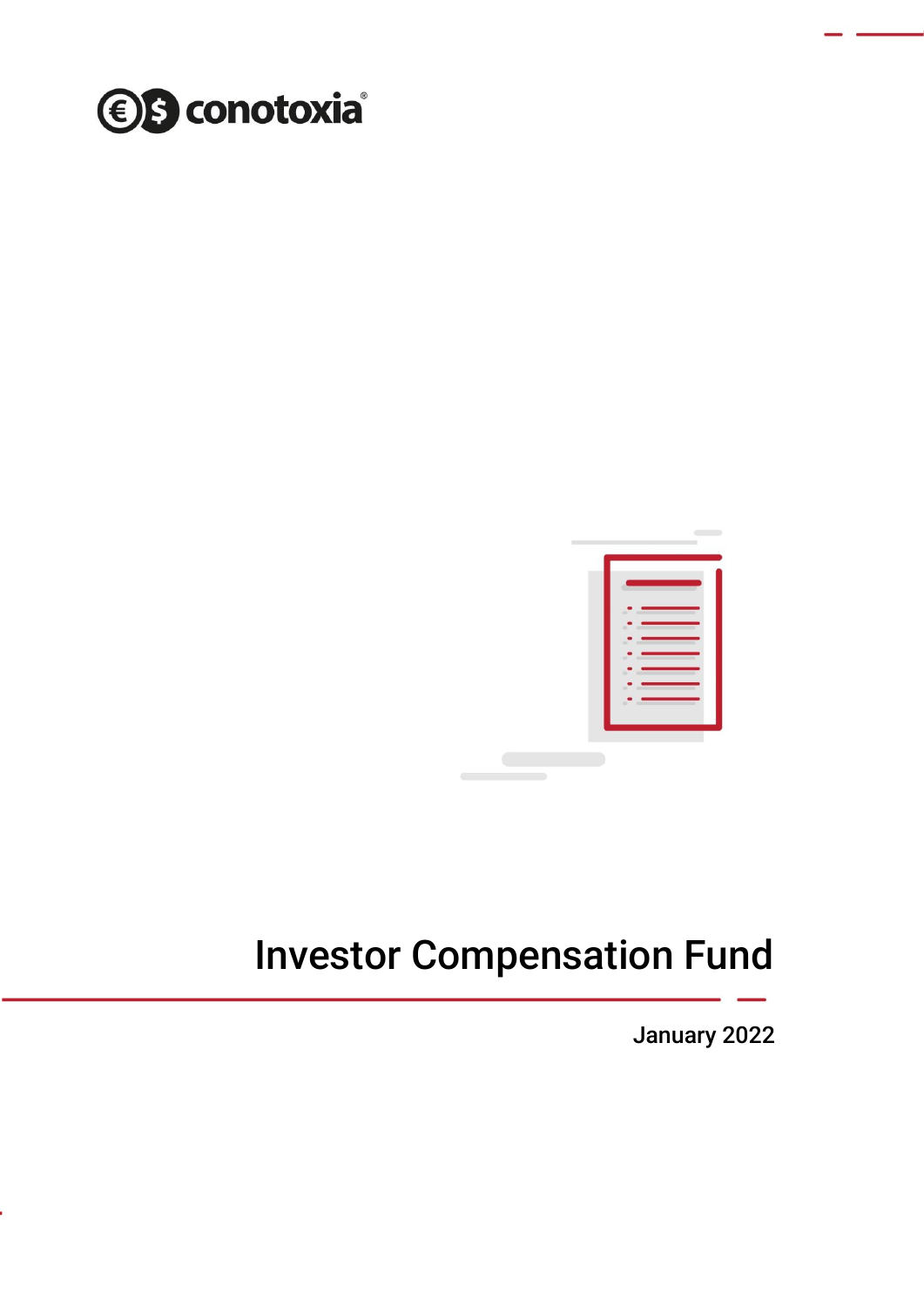### 1. Introduction

Conotoxia Ltd (the "Company") is a member of the Investor Compensation Fund (the ''Fund'') within the definition of Directive DI87-07 of the Cyprus Securities and Exchange Commission for the continuance of operation and the operation of the CIF Investor Compensation Fund (the "Directive"). The objective of the Fund is to secure the claims of covered clients against members of the Fund by the payment of compensation for their claims arising from the failure of a member of the Fund to fulfil its obligations.

### 2.Purpose of the Fund

The purpose of the Fund is to secure the claims of covered clients against the Company by the payment of compensation for their claims arising from the failure of the Company to fulfil its obligations, provided that at least one of the conditions of paragraph 18(1) of the Directive is fulfilled.

Failure by the Company to fulfil its obligations as stipulated in part III of the Directive, can lead to either:

- a) its inability to return to its covered clients funds owed to them or funds which belong to them but are held by the Company, directly or indirectly, in the framework of the provision of covered services, or
- b) its inability to return to its covered clients financial instruments which belong to them and which the Company holds or controls in its accounts on behalf of the clients.

### 3.Covered services

Covered Services are the investment and ancillary services attached on the Company's licence (336/17) issued by the Cyprus Securities and Exchange Commission, at the time of the claim.

#### 4.Covered clients

Covered clients are all the clients of the Company that are NOT included in the following categories of investors:

- a) Institutional and professional investors such as:
	- i. Investment Firms (IFs)
	- ii. Legal entities associated with the Company and, in general, belonging to the same group of companies as the Company
	- iii. Banks
	- iv. Cooperative credit institutions
	- v. Insurance companies
	- vi. Collective investment organisations in transferable securities and their management companies
	- vii. Social insurance institutions and funds
	- viii. Investors characterized by the Company as professionals
- b) States and supranational organizations.
- c) Central, federal, confederate, regional and local administrative authorities.
- d) Enterprises associated with the Company.

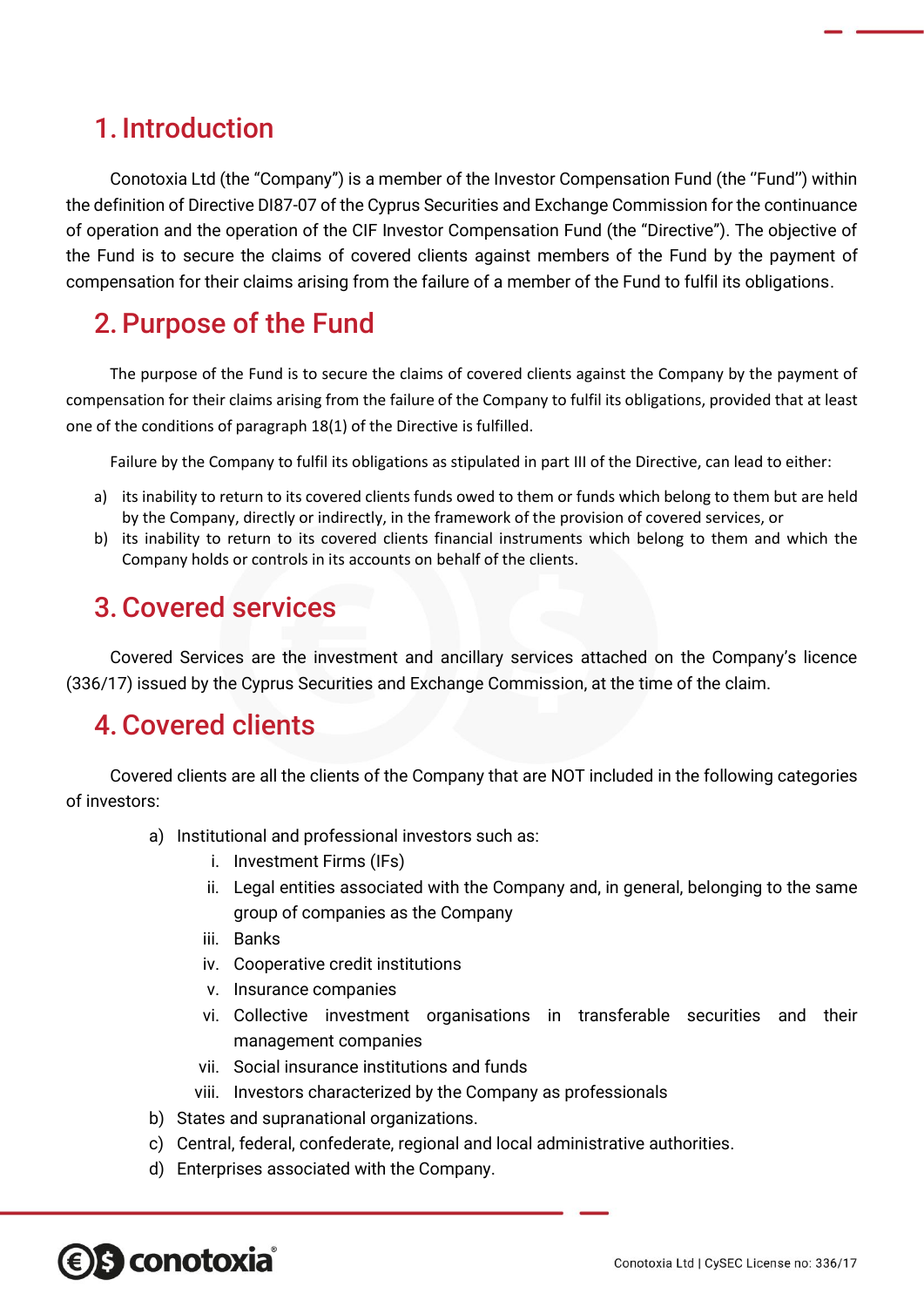- e) Managerial and administrative staff of the Company.
- f) Shareholders of the Company, whose participation directly or indirectly in the capital of the Company amounts to at least 5% of its share capital, or its partners who are personally liable for the obligations of the Company, as well as persons responsible for the carrying out of the financial audit of the Company, such as its qualified auditors.
- g) Investors having an enterprise connected with the Company and in general, of the group of companies to which the Company belongs, positions or duties corresponding to the ones listed in paragraphs (e) and (f) above.
- h) Relatives up to second degree and spouses of the persons listed in paragraphs (e), (f) and (g), as well as third parties acting for the account of these persons.
- i) Investors-clients of the Company responsible for facts pertaining to the Company which have caused its financial difficulties or have contributed to the worsening of its financial situation or which have profited from these facts.
- j) Companies that belong to the same Group of companies with the Company.
- k) Investors in the form of a company, which due to its size, is not allowed to draw a summary balance sheet in accordance with the Companies Law or a corresponding law of a member state of the European Union.

## 5.Disclosure on FCA Temporary Permission regarding the Clients Assets

The Company has been granted with the Temporary Permission Regime by the Financial Conduct

Authority (FCA) to provide its services to UK clients. Therefore, all clients onboarded by the Company residing in the territory of the UK are included in the home state coverage scheme of the Company (Investor Compensation Fund). It must be also noted that any UK clients' money and safe custody assets belonging to the that client will not be treated any differently to money and assets belonging to our other clients.

### 6.Procedure for initiating the compensation payment

The Fund initiates the compensation payment procedure when at least one of the following circumstances is satisfied:

- a) The Cyprus Securities and Exchange Commission has determined that the Company is currently unable to meet its obligations arising from its clients' claims, in connection with the covered services it has provided, as long as such inability is directly related to the Company's financial position which has no realistic prospect of improvement in the near future, or
- b) A judicial authority has, on reasonable grounds directly related to the financial circumstances of the Company, issued a ruling which has the effect of suspending the investors' ability to lodge claims against it.

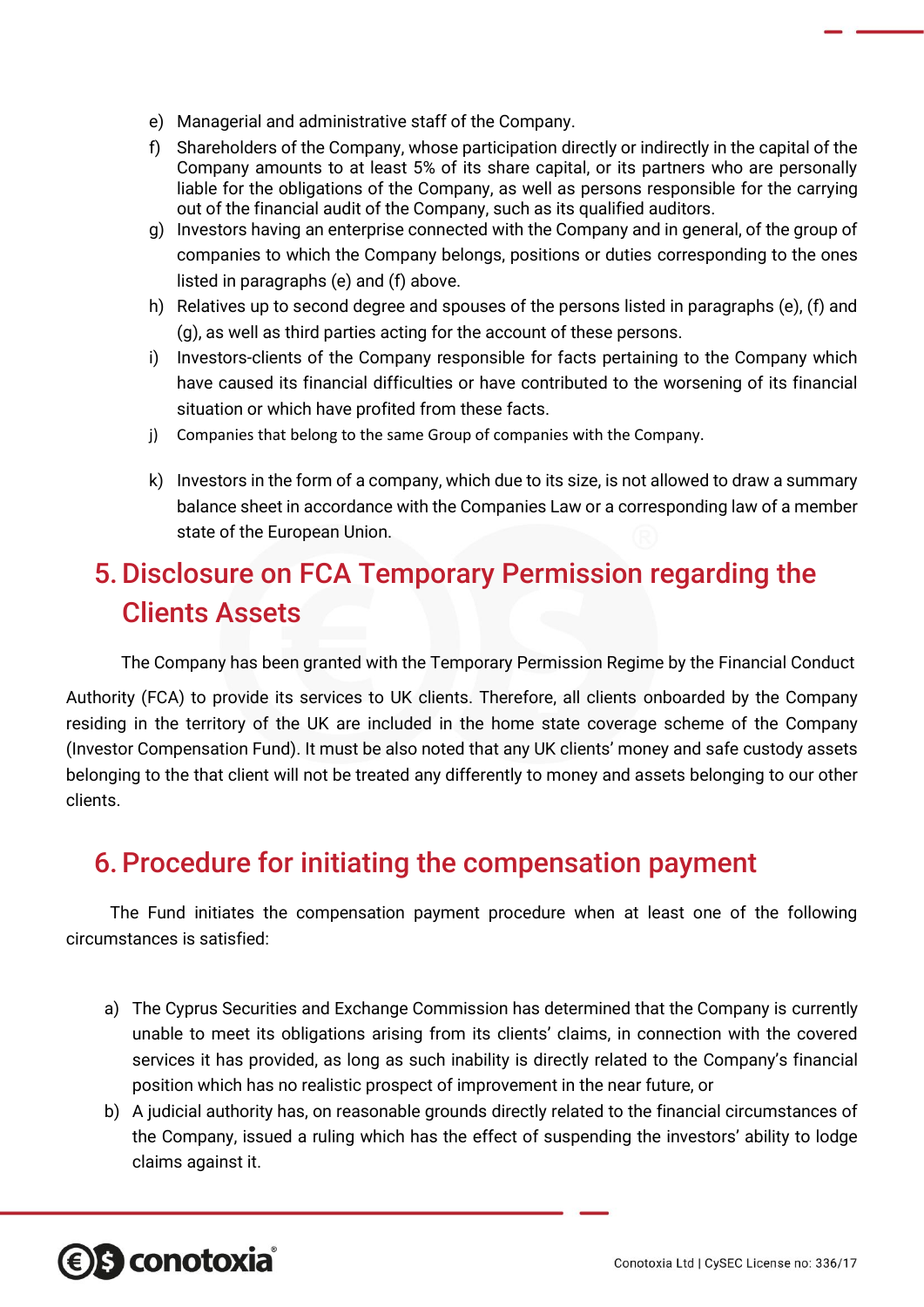Following the decision to initiate the compensation payment process in accordance with paragraphs (a) or (b) above, the Fund publishes as soon as possible in at least three newspapers of national coverage, the invitation to the covered clients to make their claims against the Company arising from covered services, designating the procedure for the submission of the relevant applications, the deadline for their submission and their content.

### 7.Amount of payable compensation

The amount of compensation payable to each covered client is calculated in accordance with the legal and contractual terms governing the relation of the covered client with the Company, subject to the setoff rules applied for the calculation of the claims between the covered client and the Company. The calculation of the payable compensation derives from the sum of total established claims of the covered client against the Company, arising from all covered services provided by the Company and regardless of the number of accounts of which the client is a beneficiary, the currency and place of provision of these services.

Currently, the maximum amount of cover is either the 90% of the cumulative covered claims of the covered investor, or the amount of €20.000, whichever is lower. In case of a joint investment business:

- a) In the calculation of the covered amount noted above, the share that corresponds to each covered investor is taken into account;
- b) The claims are distributed equally among the covered investors, unless specific provisions exist and subject to the exceptions of point c below, the maximum coverage is provided to each Investor; and
- c) The claims relating to joint investment business, to which two or more persons are entitled as members of a business partnership, association or grouping of a similar nature which has no legal personality, may, for the purpose of calculating the limits of compensation, be aggregated and treated as if arising from an investment made by a single investor.

### 8.Additional cash buffer

According to the Directive DI 87-07, the members of ICF are required to keep a minimum cash buffer of 3 per thousand of the eligible funds and financial instruments of their clients from the Common Equity Tier 1 capital as at the previous year in a separate bank account in case there is need for an extraordinary contribution and this should not be used for any other purpose. It is provided that the above is a minimum limit of special purpose liquidity, and not a limit of extraordinary contribution. The extraordinary contribution may surpass the above minimum limit, and members will be obliged to pay it.

The Company will apply the following procedure in regard to the calculation of the minimum cash buffer:

- Minimum about is to be calculated by the Risk Manager and provided to the Company's Safekeeping Officer/Head of Finance,
- Safekeeping Officer checks the calculation and provide its comments (in any),
- Final and reviewed calculation is being provided for the management (General Manager and CEO) for the approval,

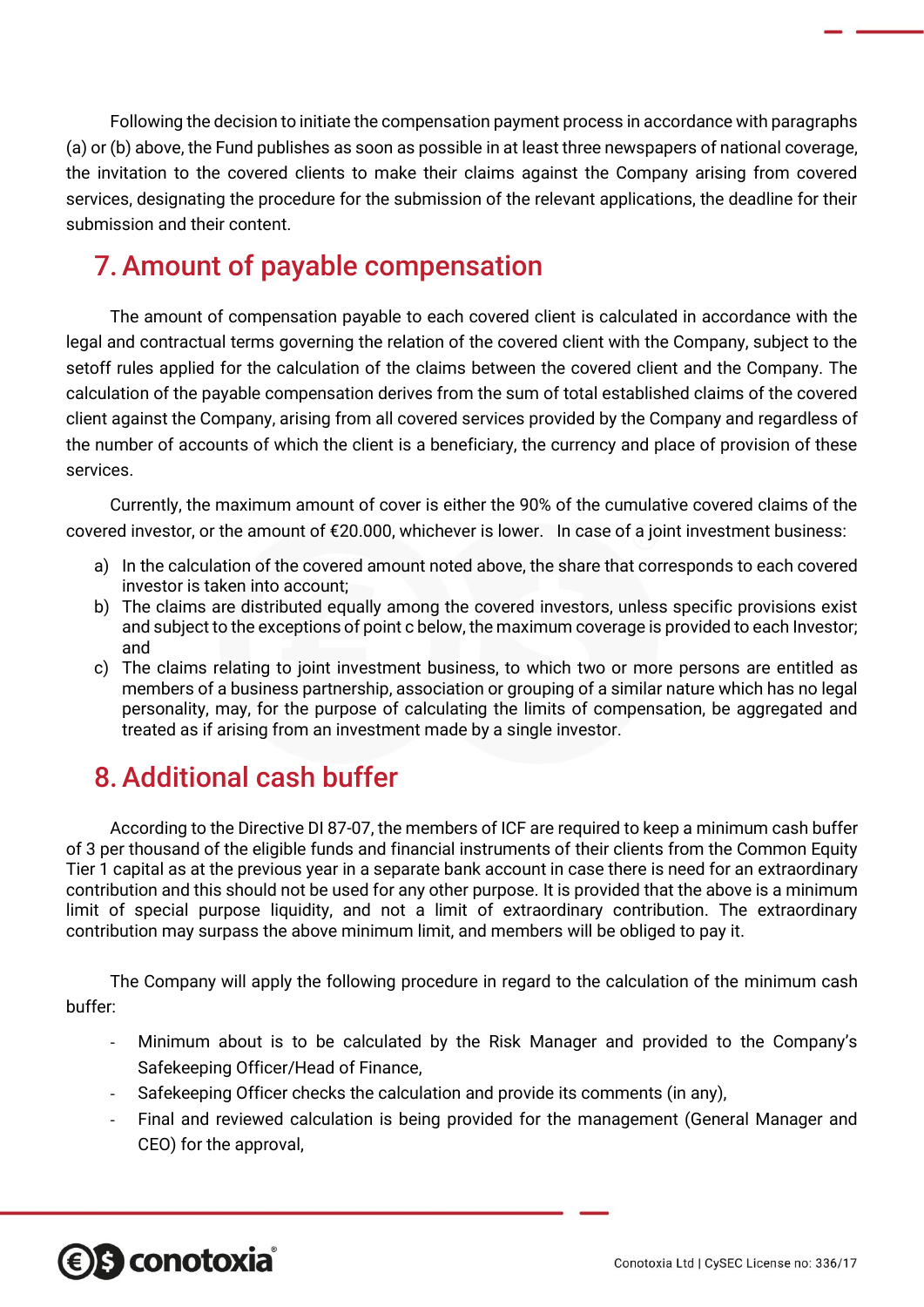- Upon the approval of the Senior Management, the Safekeeping Officer/Head of Finance proceeds with the transfer of the funds to a separate bank account,

The above process is being properly documented and all necessary records are kept by the Safekeeping Officer/Head of Finance. In order to ensure its compliance with the regulatory requirements the Company will recalculated the minimum cash buffer and adjust it if required on a yearly basis and keep the amount in a separate account as an additional cash buffer always taking into account the amount of the eligible funds and financial instruments.

As per the directive the Company is obliged to submit, between May 15 and May 20 of each year, a confirmation (annex I) signed by the members of their Board of Directors and their internal auditor, or, in the absence of an internal audit function due to legislative provisions, signed by their compliance officer, in relation to their compliance as per the directive. The relevant confirmation form can be found on the Commission's website.

#### **Annex I**

#### **[LIQUIDITY BUFFER] CONFIRMATION PER PARAGRAPH 11(6)(C) OF THE ICF DIRECTIVE**

Pursuant to Paragraph 11(6)(c) of the ICF Directive, we the persons of Table 3 [of the present document], declare that the ICF Member **[add the full name of the ICF Member]**:

#### **Part Α**

#### **Table 1**

**e** s conotoxia

| $\left( 1\right)$ | (2)                                                                                                                                                                                                                                                                                                                                                                                                                                                                                                                                                                                                                                                                                      | (3)       |
|-------------------|------------------------------------------------------------------------------------------------------------------------------------------------------------------------------------------------------------------------------------------------------------------------------------------------------------------------------------------------------------------------------------------------------------------------------------------------------------------------------------------------------------------------------------------------------------------------------------------------------------------------------------------------------------------------------------------|-----------|
| 1.                | Maintained at all times, for the period beginning on the day<br>after submitting to the ICF the statement of clients' eligible funds<br>and financial instruments for year [add the previous year] and<br>ending on the date of submission to the ICF of the statement of<br>clients' eligible funds and financial instruments for the present<br>year, in a separate bank account especially designated for this<br>purpose, in a bank in the European Union a sum which<br>corresponded to at least three per thousand (3 o/oo)<br>of the eligible funds and financial instruments of their clients as<br>they appeared on the statement submitted to the ICF at the<br>previous year. | Yes<br>N٥ |

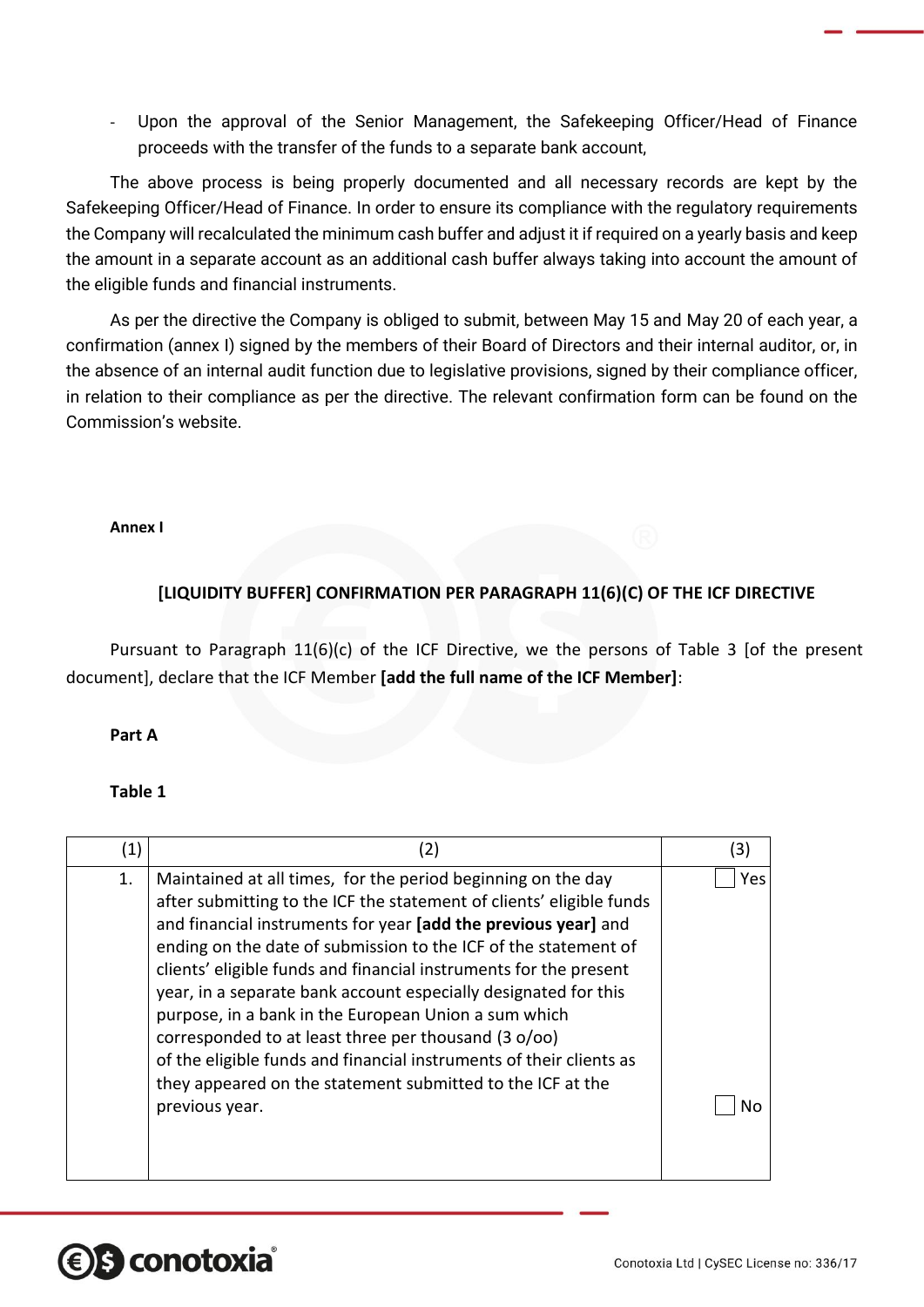**Please select the appropriate option on Table 1.**

**Irrespective of the selection on Table 1, please attach a statement of account of the relevant bank account for the period indicated in Table 1.**

**If option "No" was selected, please fill in Table 2 (below).**

#### **Table 2**

| (1) | (2)                                                                                                                 | (3) |
|-----|---------------------------------------------------------------------------------------------------------------------|-----|
| 1.  | The member obtained its license during the current year.                                                            | Yes |
|     |                                                                                                                     | No  |
| 2.  | The statement of clients' eligible funds and financial<br>instruments submitted for the previous year was nil (zero | Yes |
|     | amounts).                                                                                                           | No  |

**If option "No" was selected on Table 1 and on both rows of Table 2, please submit an explanation as to why the Member is in non-compliance with its obligation per paragraph 11(6) of the ICF Directive.**

#### **Part Β**

**People declaring the accuracy of the information submitted in Part A and the documents attached thereof.**

**Table 3**

| (1)              | (2)          |          | (3)                                          | (4)  |
|------------------|--------------|----------|----------------------------------------------|------|
| <b>Function</b>  | <b>Names</b> |          | <b>Signature</b>                             | Date |
| Executive        | [add         | the full | [The executive Directors]                    |      |
| <b>Directors</b> | names        |          | of Executive must confirm the declaration by |      |
|                  | Directors]   |          | signing here]                                |      |

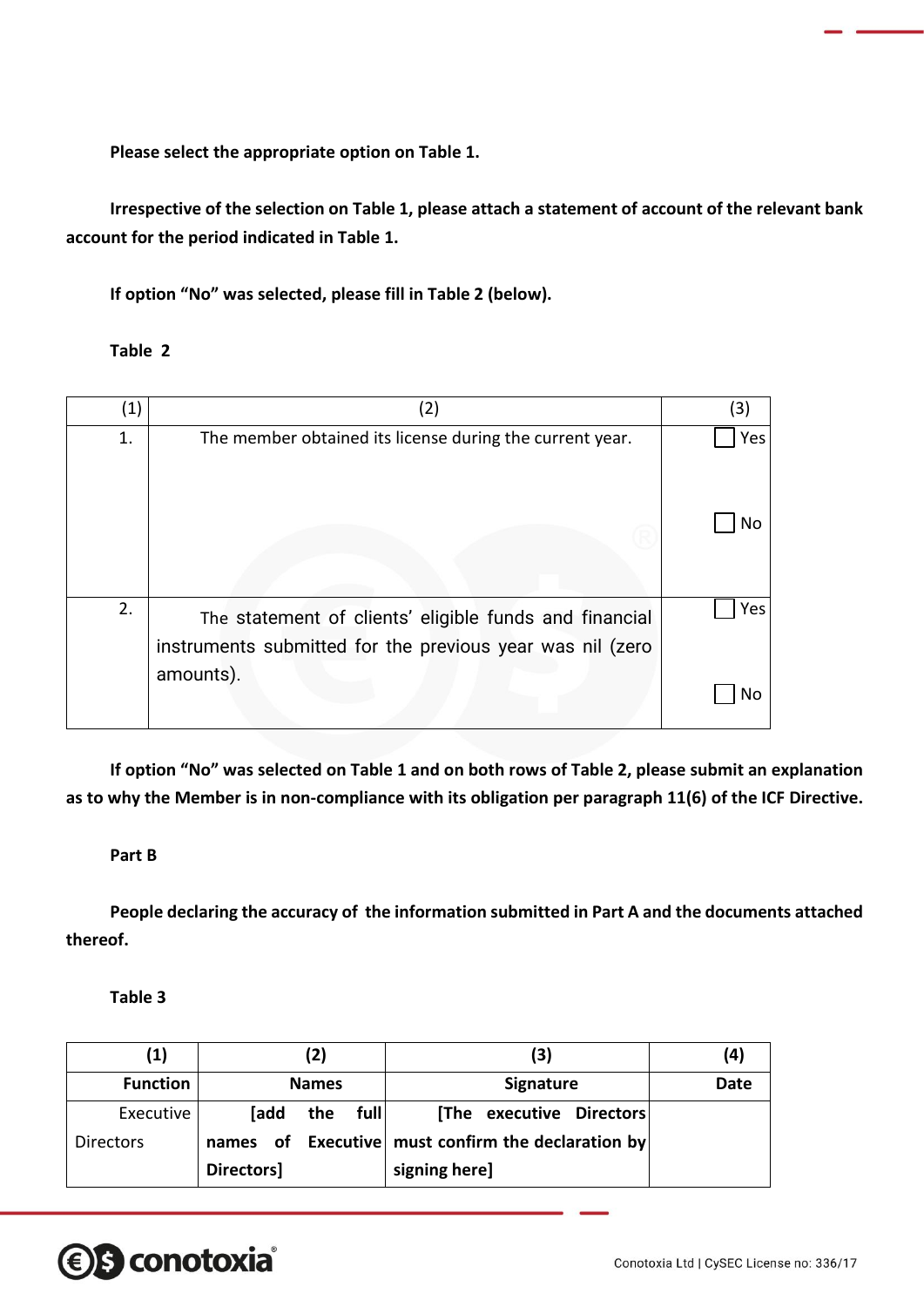| Non                   | [add<br>full<br>the      | [The<br>executive<br>non                              |
|-----------------------|--------------------------|-------------------------------------------------------|
| executive             | of<br>non<br>names       | <b>Directors</b><br>must<br>confirm<br>the            |
| <b>Directors</b>      | executive Directors]     | declaration by signing here]                          |
| Internal              | the<br>full<br>[add      | [The Internal Auditor, or                             |
| Auditor               | name of the internal     | where the function has been                           |
|                       | auditor, or where the    | assigned/outsourced to a third                        |
|                       | function<br>has<br>been  | party (legal person), the natural                     |
|                       | assigned/outsourced      | person within that legal person                       |
|                       | to a third party (legal) | who has the competence to sign                        |
|                       | person), add the full    | on behalf of that legal person,                       |
|                       | name of both the legal   | must confirm the declaration by                       |
|                       | person, as well as of    | signing here]                                         |
|                       | the<br>natural<br>person |                                                       |
|                       | within<br>that<br>legal  |                                                       |
|                       | person who has the       |                                                       |
|                       | competence to sign on    |                                                       |
|                       | behalf of that legal     |                                                       |
|                       | person]                  |                                                       |
| Head<br>of            | full<br>[add<br>the      | [The<br>of<br>head<br>the                             |
| the Compliance        |                          | name of the head of Compliance function, or where     |
| Function <sup>1</sup> | Compliance the<br>the    | function<br>has<br>been                               |
|                       |                          | function, or where the assigned/outsourced to a third |
|                       | Compliance               | function party (legal person), the natural            |
|                       | has                      | been person within that legal person                  |
|                       | assigned/outsourced      | who has the competence to sign                        |
|                       | to a third party (legal) | on behalf of that legal person,                       |
|                       | person), add the full    | must confirm the declaration by                       |
|                       | name of both the legal   | signing here]                                         |
|                       | person, as well as of    |                                                       |
|                       | the<br>natural<br>person |                                                       |
|                       | that<br>within<br>legal  |                                                       |
|                       | person who has the       |                                                       |
|                       | competence to sign on    |                                                       |
|                       | behalf of that legal     |                                                       |
|                       | person]                  |                                                       |

<sup>&</sup>lt;sup>1</sup>The said row is to be completed only where a Member does not maintain an Internal Audit function.